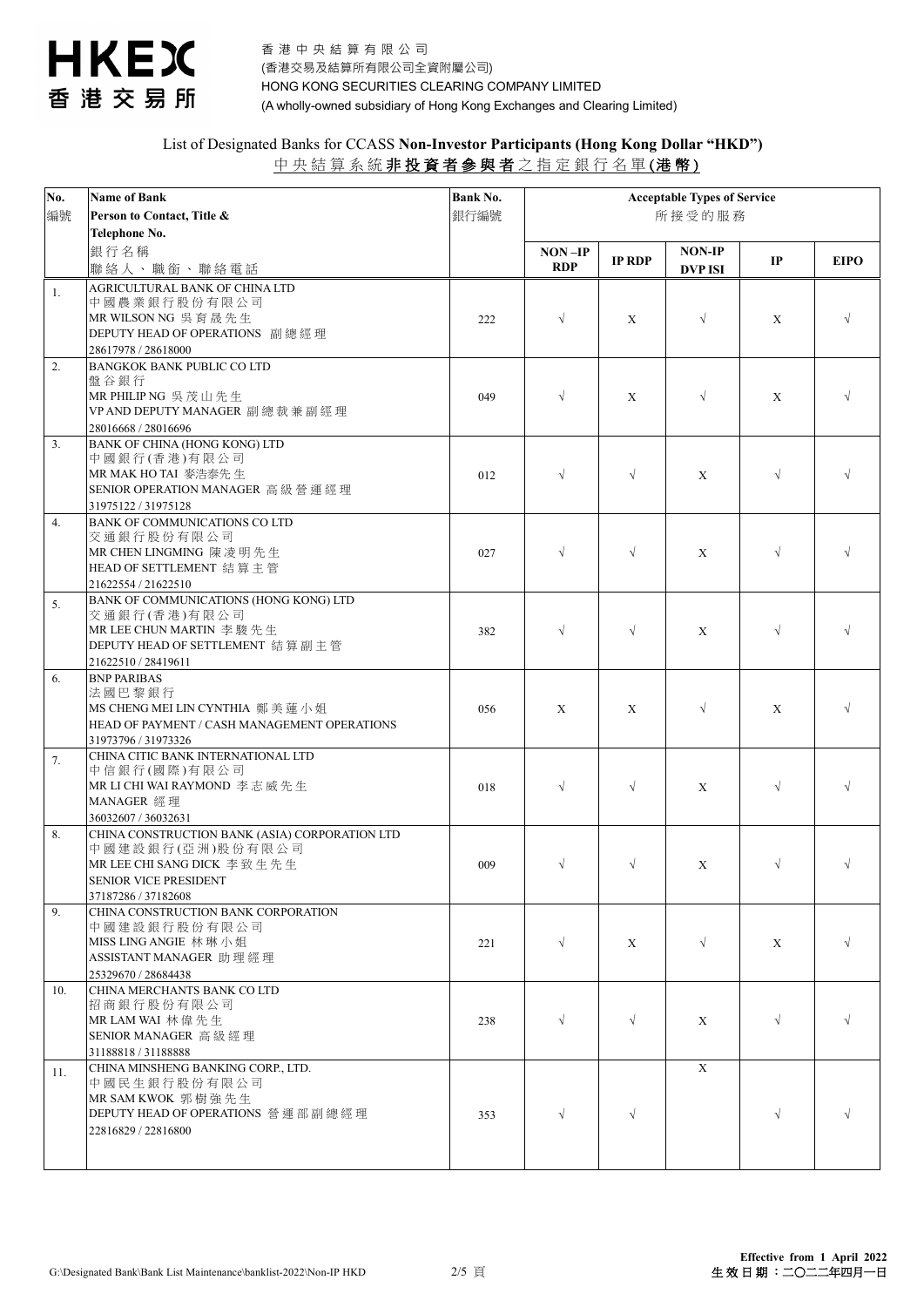

| No.<br>編號 | <b>Name of Bank</b><br>Person to Contact, Title &                                                                                   | <b>Bank No.</b><br>銀行編號 | <b>Acceptable Types of Service</b><br>所接受的服務 |               |                                 |               |             |
|-----------|-------------------------------------------------------------------------------------------------------------------------------------|-------------------------|----------------------------------------------|---------------|---------------------------------|---------------|-------------|
|           | Telephone No.<br>銀行名稱<br>聯絡人、職銜、聯絡電話                                                                                                |                         | NON-IP<br><b>RDP</b>                         | <b>IP RDP</b> | <b>NON-IP</b><br><b>DVP ISI</b> | $\mathbf{IP}$ | <b>EIPO</b> |
| 12.       | CHIYU BANKING CORPORATION LTD<br>集友銀行有限公司<br>MR CHAN WAI LUNG 陳偉龍先生<br>CORPORATE SERVICES MANAGER<br>公司服務經理<br>39829673 / 35569416  | 039                     | $\sqrt{ }$                                   | X             | X                               | $\sqrt{}$     |             |
| 13.       | <b>CHONG HING BANK LTD</b><br>創興銀行有限公司<br>MR CHRIS CHAN 陳恆昌先生<br>ASSISTANT VICE PRESIDENT 助理副總裁<br>37687336 / 37687335              | 041                     | $\sqrt{}$                                    | $\sqrt{ }$    | X                               | $\sqrt{ }$    | $\sqrt{ }$  |
| 14.       | CITIBANK N.A.<br>花旗銀行<br>MR FRANCIS LEE 李梓衡先生<br>VICE PRESIDENT 副總裁<br>23068926 / 23066858                                          | 006                     | $\sqrt{ }$                                   | X             | $\sqrt{ }$                      | X             | $\sqrt{ }$  |
| 15.       | CMB WING LUNG BANK LTD<br>招商永隆銀行有限公司<br>MS LEE YUET PAN 李月賓小姐<br>VICE PRESIDENT 副總裁<br>35080202 / 35080200                          | 020                     | $\sqrt{ }$                                   | $\sqrt{ }$    | X                               | $\sqrt{}$     | $\sqrt{ }$  |
| 16.       | CREDIT AGRICOLE CORPORATE AND INVESTMENT BANK<br><b>MS EVELYN CHING</b><br>HEAD OF CASH AND REMITTANCE 滙款部主管<br>28267409 / 28267386 | 005                     | $\sqrt{ }$                                   | X             | $\sqrt{ }$                      | $\mathbf X$   | $\sqrt{ }$  |
| 17.       | <b>CTBC BANK CO LTD</b><br>中國信託商業銀行股份有限公司<br>MS VICKEY YU 游惟智小姐<br>VICE PRESIDENT 協理<br>29162099 / 29161688                         | 229                     | $\sqrt{ }$                                   | X             | $\sqrt{ }$                      | X             | $\sqrt{ }$  |
| 18.       | DAH SING BANK LTD<br>大新銀行有限公司<br>MS AGNES LAM<br>HEAD OF WEALTH MANAGEMENT OPERATIONS<br>25078420 / 25078411                        | 040                     | $\sqrt{ }$                                   | X             | X                               | $\sqrt{ }$    | $\sqrt{ }$  |
| 19.       | DBS BANK (HONG KONG) LTD<br>星展銀行(香港)有限公司<br>MR LAM KWONG SHING ADAM 林廣成先生<br>VICE PRESIDENT 副總裁<br>36686688 / 36680721              | 016                     | $\sqrt{ }$                                   | X             | X                               | $\sqrt{ }$    | $\sqrt{}$   |
| 20.       | <b>DBS BANK LTD</b><br>MR CHAN SZE LEUNG TERENCE 陳仕良先生<br>ASSISTANT VICE PRESIDENT 助理副總裁<br>36686540 / 36680733                     | 185                     | $\sqrt{ }$                                   | $\sqrt{ }$    | X                               | $\sqrt{ }$    | $\sqrt{ }$  |
| 21.       | DEUTSCHE BANK AG<br>德意志銀行<br>MS BONNIE LO 老潔婷小姐<br><b>VICE PRESIDENT</b><br>22036134 / 22035830                                     | 054                     | $\sqrt{ }$                                   | X             | $\sqrt{ }$                      | X             | $\sqrt{ }$  |
| 22.       | <b>EFG BANK AG</b><br>瑞士盈豐銀行股份有限公司<br>MR SIMON WONG 黃世民先生<br><b>VICE PRESIDENT</b><br>22983015 / 22983000                           | 237                     | $\sqrt{ }$                                   | X             | $\sqrt{ }$                      | X             | $\sqrt{ }$  |
| 23.       | FUBON BANK (HONG KONG) LTD<br>富邦銀行(香港)有限公司<br>MR CEDRIC LEUNG 梁志昌先生<br>HEAD OF CLEARING DEPARTMENT 票據交換部主管<br>29698068 / 29696908   | 128                     | $\sqrt{ }$                                   | $\sqrt{ }$    | X                               | $\sqrt{ }$    | $\sqrt{ }$  |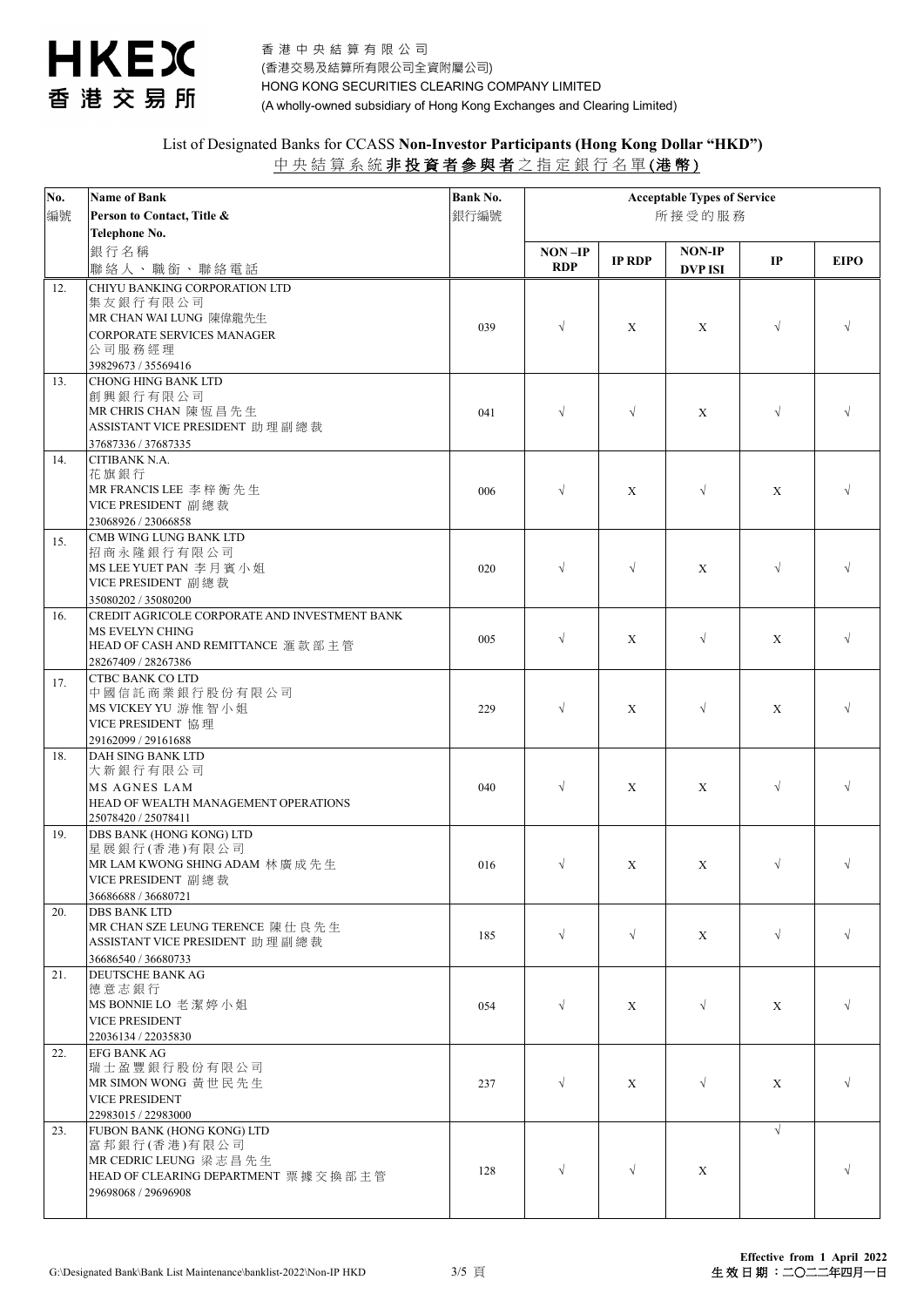

| No. | <b>Name of Bank</b>                                      | Bank No. | <b>Acceptable Types of Service</b> |               |                |               |             |
|-----|----------------------------------------------------------|----------|------------------------------------|---------------|----------------|---------------|-------------|
| 編號  | Person to Contact, Title &                               | 銀行編號     | 所接受的服務                             |               |                |               |             |
|     | Telephone No.                                            |          |                                    |               |                |               |             |
|     | 銀行名稱                                                     |          | $NON-IP$                           | <b>IP RDP</b> | <b>NON-IP</b>  | $\mathbf{IP}$ | <b>EIPO</b> |
|     | 聯絡人、職銜、聯絡電話                                              |          | <b>RDP</b>                         |               | <b>DVP ISI</b> |               |             |
| 24. | HANG SENG BANK LTD                                       |          |                                    |               |                |               |             |
|     | 恒生銀行有限公司                                                 |          |                                    |               |                |               |             |
|     | MR NG SOI PENG<br>ASSISTANT PAYMENT SERVICES MANAGER     | 024      | $\sqrt{ }$                         | X             | X              | $\sqrt{ }$    | $\sqrt{ }$  |
|     | 21986810 / 21981022                                      |          |                                    |               |                |               |             |
| 25. | INDUSTRIAL AND COMMERCIAL BANK OF CHINA (ASIA) LTD       |          |                                    |               |                |               |             |
|     | 中國工商銀行(亞洲)有限公司                                           |          |                                    |               |                |               |             |
|     | MR CHING FAI 程暉先生                                        | 072      | $\sqrt{ }$                         | $\sqrt{ }$    | X              | $\sqrt{}$     |             |
|     | HEAD OF TRANSACTION PROCESSING CENTRE                    |          |                                    |               |                |               |             |
|     | 35103500 / 35103202                                      |          |                                    |               |                |               |             |
| 26. | MALAYAN BANKING BERHAD                                   |          |                                    |               |                |               |             |
|     | 馬來亞銀行<br>MR DANNY LEUNG 梁有銓先生                            | 063      | $\sqrt{}$                          | $\sqrt{ }$    | X              | $\sqrt{}$     |             |
|     | HEAD - TREASURY BACK OFFICE                              |          |                                    |               |                |               |             |
|     | 35188870 / 35188888                                      |          |                                    |               |                |               |             |
| 27. | MUFG BANK, LTD.                                          |          |                                    |               |                |               |             |
|     | MS WONG SUI MAN AMY黃瑞敏小姐                                 | 047      | $\sqrt{ }$                         | X             | $\sqrt{ }$     | X             | $\sqrt{ }$  |
|     | VICE PRESIDENT 副總裁                                       |          |                                    |               |                |               |             |
| 28. | 28236675 / 28236725<br>NANYANG COMMERCIAL BANK LTD       |          |                                    |               |                |               |             |
|     | 南洋商業銀行有限公司                                               |          |                                    |               |                |               |             |
|     | MS CHOU PING WAN MONITA 周平雲小姐                            | 043      | $\sqrt{ }$                         | X             | X              | $\sqrt{}$     |             |
|     | OPERATION MANAGER 營運經理                                   |          |                                    |               |                |               |             |
|     | 28520082 / 28520771                                      |          |                                    |               |                |               |             |
| 29. | OCBC WING HANG BANK LTD                                  |          |                                    |               |                |               |             |
|     | 華僑永亨銀行有限公司<br>MR LAM SHU KEUNG 林樹強先生                     |          |                                    |               |                |               |             |
|     | SENIOR MANAGER - HEAD OF MAIN BRANCH                     | 035      | $\sqrt{ }$                         | $\sqrt{ }$    | X              | $\sqrt{ }$    |             |
|     | 高級經理 總行主管                                                |          |                                    |               |                |               |             |
|     | 28525727 / 28525111                                      |          |                                    |               |                |               |             |
| 30. | OVERSEA-CHINESE BANKING CORPORATION LTD                  |          |                                    |               |                |               |             |
|     | 華 僑 銀 行                                                  |          |                                    |               |                |               |             |
|     | MR TSE CHUNG BIU BENEDICT 謝松鏢先生                          | 022      | $\sqrt{ }$                         | X             | $\sqrt{ }$     | X             |             |
|     | <b>OPERATIONS MANAGER</b><br>28406265 / 28406247         |          |                                    |               |                |               |             |
| 31. | PUBLIC BANK (HONG KONG) LTD                              |          |                                    |               |                |               |             |
|     | 大眾銀行(香港)有限公司                                             |          |                                    |               |                |               |             |
|     | MR CHARLES LEE 李世忠先生                                     | 028      | $\sqrt{ }$                         | $\sqrt{ }$    | X              | $\sqrt{ }$    | $\sqrt{}$   |
|     | ASSISTANT MANAGER 助理經理                                   |          |                                    |               |                |               |             |
| 32. | 25419260 / 25419222<br>SHANGHAI COMMERCIAL BANK LTD      |          |                                    |               |                |               |             |
|     | 上海商業銀行有限公司                                               |          |                                    |               |                |               |             |
|     | MR LEE CHUN MAN 李俊文先生                                    | 025      | $\sqrt{ }$                         | $\sqrt{ }$    | X              | $\sqrt{ }$    | $\sqrt{ }$  |
|     | MANAGER 經理                                               |          |                                    |               |                |               |             |
|     | 22072747 / 22072741                                      |          |                                    |               |                |               |             |
| 33. | SHANGHAI PUDONG DEVELOPMENT BANK CO., LTD                |          |                                    |               |                |               |             |
|     | 上海浦東發展銀行股份有限公司<br>MS VIRGINI WONG 王文真小姐                  | 345      | $\sqrt{ }$                         | X             | $\sqrt{ }$     | X             | $\sqrt{ }$  |
|     | ASSISTANT MANAGER 助理經理                                   |          |                                    |               |                |               |             |
|     | 2996 5616 / 2996 5412                                    |          |                                    |               |                |               |             |
| 34. | STANDARD CHARTERED BANK (HONG KONG) LTD                  |          |                                    |               |                |               |             |
|     | 渣打銀行(香港)有限公司                                             |          |                                    |               |                |               |             |
|     | MS MICHELLE TSO                                          | 003      | $\sqrt{ }$                         | $\sqrt{ }$    | X              | $\sqrt{}$     |             |
|     | HEAD, CASH MANAGEMENT SERVICE                            |          |                                    |               |                |               |             |
|     | 22826808 / 22823012<br>TAISHIN INTERNATIONAL BANK CO LTD |          |                                    |               |                |               |             |
| 35. | 台新國際商業銀行                                                 |          |                                    |               |                |               |             |
|     | MS SHERRY LO 羅曉玲小姐                                       | 245      | $\sqrt{ }$                         | X             | $\sqrt{ }$     | X             | $\sqrt{ }$  |
|     | VICE PRESIDENT 副總裁                                       |          |                                    |               |                |               |             |
|     | 29729601 / 22349009                                      |          |                                    |               |                |               |             |